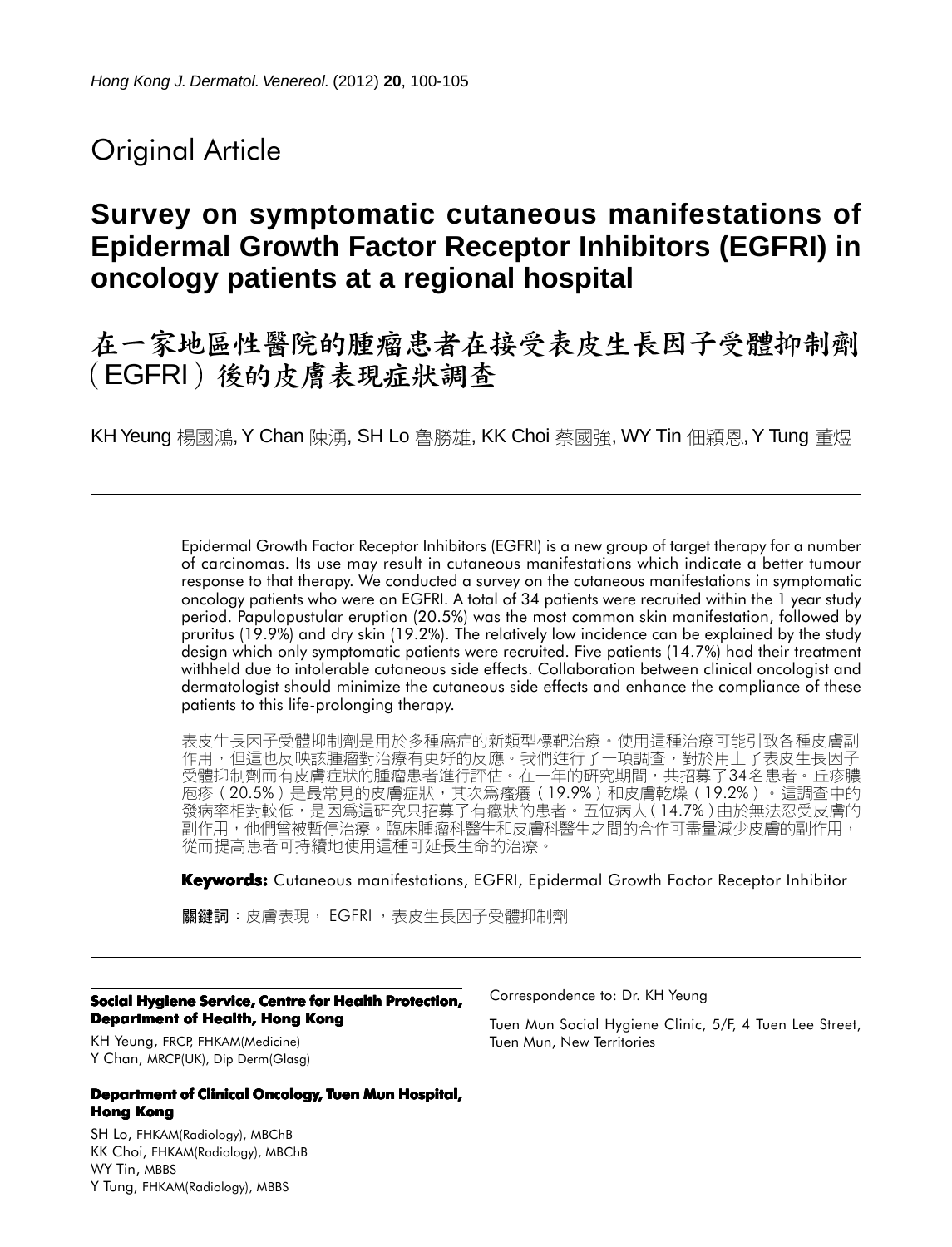### **Introduction**

Epidermal Growth Factor Receptors (EGFR) is a family of transmembrane receptor involved in cell proliferation and survival signals, $<sup>1</sup>$  they are</sup> important in tumourigenesis as evidenced by their dysregulation occurring in different types of tumours.2,3 By targeting these receptors, anticancer therapy is expected to have less systemic side effects than conventional therapy. However, EGFR is also found in normal keratinocytes, sebaceous and eccrine epithelium.<sup>4,5</sup> These targeted therapies in turn may give rise to various cutaneous side effects so severe that the therapy dose may have to be reduced or even terminated.<sup>6</sup>

With the exciting discovery of such new targeted therapy for oncology patients, dermatologists also have to face the emergence of new drug related cutaneous side effects.7 It is known that with the development of the cutaneous side effects of this new type of drugs, the tumour response and overall survival are better.<sup>8,9</sup>

In this study, we looked at the symptomatic patients who were put on Epidermal Growth Factor Receptor Inhibitors (EGFRI), patients' particulars, together with the symptoms and Dermatology Life Quality Index (DLQI) were recorded.<sup>10</sup> While more oncological patients are receiving the targeted therapy, we should acquire more understanding of the situation locally.

## **Methods**

All patients who were taking EGFRI with symptomatic cutaneous side effects within the one year study period were referred for dermatologist assessment. The type of cutaneous manifestation and disease grading were assessed by a single observer dermatologist, Dr. Yeung KH. Chinese version of DLQI questionnaire was given to patient to fill-in, and the results were recorded and analysed.

#### **Results**

During the study period between May 2010 and May 2011, a total of 156 patients had been commenced with EGFRI. Among these patients, 34 patients (21.8%) were referred to the study by oncologists and being assessed by a single dermatologist (Table 1). The patients were all Chinese, with 14 males and 20 females, the average age was 58, ranged from 42 to 87. A large proportion of our subjects (28, 82.4%) suffered from carcinoma of lung, followed by colorectal carcinoma (4, 11.8%), one with hepatocellular carcinoma and one with carcinoma of breast.

Most of our patients received a tyrosine kinase inhibitor: Erlotinib (17, 50%), followed by Gefitinib (11, 32.4%). Sorafenib, Imatinib and Lapatinib were less used in the study. The monoclonal antibody group, namely Cetuximab, was used in two patients (2, 5.9%), and both suffered from colorectal carcinoma.

Nearly all of our patients did not have any previous history of skin problems before the commencement of EGFRI. Two patients had history of a non-specific itchy skin rash, and one had a history of solar elastosis.

The effect of cutaneous manifestations on quality of life was assessed by the Chinese version of the DLQI questionnaire. The mean score was 10.2 with range between 1 and 29, standard deviation 5.69.

In our study, the most common cutaneous manifestation was papulopustular eruption (Table 2). Symptomatic papulopustular eruptions occurred in 32 patients (20.5%). Onset of the eruptions ranged from immediate to three months after commencement of EGFRI. Based on the National Cancer Institute Common Terminology Criteria for Adverse Events v4.0 scoring system, 15 patients were categorised into grade 1 and 2 respectively while only two patients belonged to grade 3. Sebum-rich areas including face, chest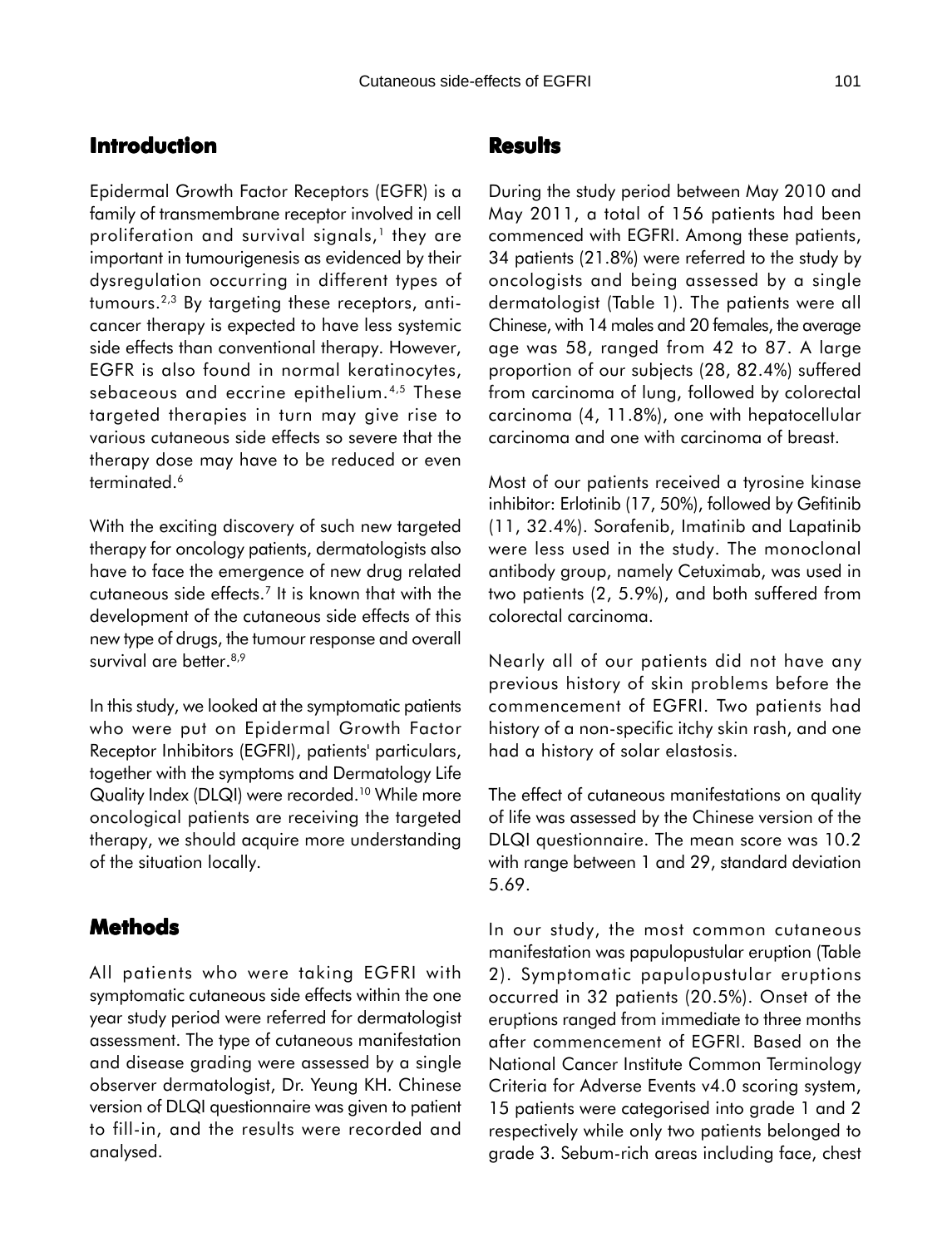|                                                                                              | patients                                                                                   |                                                                      | No. of Percentage                                                       |  |
|----------------------------------------------------------------------------------------------|--------------------------------------------------------------------------------------------|----------------------------------------------------------------------|-------------------------------------------------------------------------|--|
| Papulopustular eruptions                                                                     |                                                                                            |                                                                      |                                                                         |  |
| (32/156; 20.5%)<br>Area involved<br>(can be more<br>than 1 in 1 patient)                     | Face<br>Chest<br>Scalp<br>Back                                                             | 24<br>13<br>12<br>7                                                  | 37.5%<br>20.3%<br>18.8%<br>10.9%                                        |  |
| Grading                                                                                      | Limbs<br>Suprapubic<br>Grade 1<br>Grade 2<br>Grade 3                                       | 5<br>3<br>15<br>15<br>2                                              | 7.8%<br>4.7%<br>46.9%<br>46.9%<br>6.2%                                  |  |
| Pruritus (31/156; 19.9%)<br>Area involved<br>(can be more<br>than 1 in 1 patient)<br>Grading | Generalised<br>Limbs<br>Face<br>Back<br>Scalp<br>Trunk<br>Suprapubic<br>Grade 1<br>Grade 2 | 13<br>7<br>6<br>3<br>3<br>$\overline{2}$<br>$\mathbf{1}$<br>14<br>17 | 37.1%<br>20%<br>17.1%<br>8.6%<br>8.6%<br>5.7%<br>2.9%<br>45.2%<br>54.8% |  |
| Dry skin (30/156; 19.2%)<br>Area involved<br>(can be more<br>than 1 in 1 patient)            | Generalised<br>Lips<br>Face<br>Fingers                                                     | 26<br>2<br>1<br>1                                                    | 86.7%<br>6.7%<br>3.3%<br>3.3%                                           |  |
| Grading                                                                                      | Grade 1<br>Grade 2                                                                         | 19<br>11                                                             | 63.3%<br>36.7%                                                          |  |
| Hair (23/156, 14.7%)<br>Pattern<br>Grading                                                   | Decreased<br>Increased<br>Curly<br>Whitening<br>Grade 1<br>Grade 2                         | 11<br>7<br>4<br>1<br>22<br>1                                         | 47.8%<br>30.4%<br>17.4%<br>4.3%<br>95.7%<br>4.3%                        |  |
| Nail changes (17/156,10.9%)<br>Area involved                                                 | Paronychia<br>Periungual<br>Granuloma                                                      | 11<br>6                                                              | 64.7%<br>35.3%                                                          |  |
| Grading                                                                                      | Grade 1<br>Grade 2                                                                         | 6<br>11                                                              | 35.3%<br>64.7%                                                          |  |
| Hyperpigmentation (10/156, 6.4%)<br>Area involved<br>(can be more<br>than 1 in 1 patient)    | Trunk<br>Limbs<br>Face<br>Generalised<br>Sun exposed<br>Neck                               | 3<br>3<br>3<br>1<br>$\mathbf{1}$<br>1                                | 25%<br>25%<br>25%<br>8.3%<br>8.3%<br>8.3%                               |  |
| Grading                                                                                      | Grade 1                                                                                    | 10                                                                   | 100%                                                                    |  |

**Table 1.** Symptomatic cutaneous manifestations of EGFRIs

and scalp were the most commonly affected areas. There were totally five patients (14.7%) had intolerable papulopustular eruptions that resulted in withholding of the target therapies. Both patients with grade 3, on erlotinib or gefitinib, had to stop their targeted therapy temporarily or change to another agent because of skin toxicity; their DLQI score was 10 and 19. Three patients with a grade 2 (3/15, 20%) eruption had to stop their targeted therapy or decrease the dose, their DLQI were 9, two of them were put on gefitinib, one was on cetuximab.

Pruritus occurred in 31 patients (19.9%). It was the second most common cutaneous manifestation in our series. Fourteen patients belonged to grade 1, and 17 patients belonged to grade 2 in the severity grading. Skin dryness ranked third in the skin side effects. It mostly affected the whole body and was recorded in 19.2% of patients.

Twenty-three patients, constituting 14.7% of the study population had symptomatic hair changes. Among them, most had decreased hair (11, 47.8%); seven patients (30.4%) had increased in hair growth, and four patients (17.4%) had curly hair. Whitening of hair occurred in one patient (4.3%). Nail changes 17/156 (10.9%) and hyperpigmentation 10/156 (6.4%) are less commonly reported in our study.

Treatment was given or modified by the attending dermatologist. Topical steroid preparations was given to 27 patients, emollients were given to 16 patients, topical antibiotics were prescribed to 18

|  |  | Table 2. Comparison of prevalence with other studies |  |  |
|--|--|------------------------------------------------------|--|--|
|--|--|------------------------------------------------------|--|--|

|                         | Our study | Other studies <sup>5</sup> |
|-------------------------|-----------|----------------------------|
| Papulopustular eruption | 20.5%     | 60-80%                     |
| Pruritus                | 19.9%     | 8-57%                      |
| Dry skin                | 19.2%     | 4-35%                      |
| Hair changes            | 14.7%     | $5 - 6%$                   |
| Nail changes            | 10.9%     | $6 - 12%$                  |
| Hyperpigmentation       | 6.4%      |                            |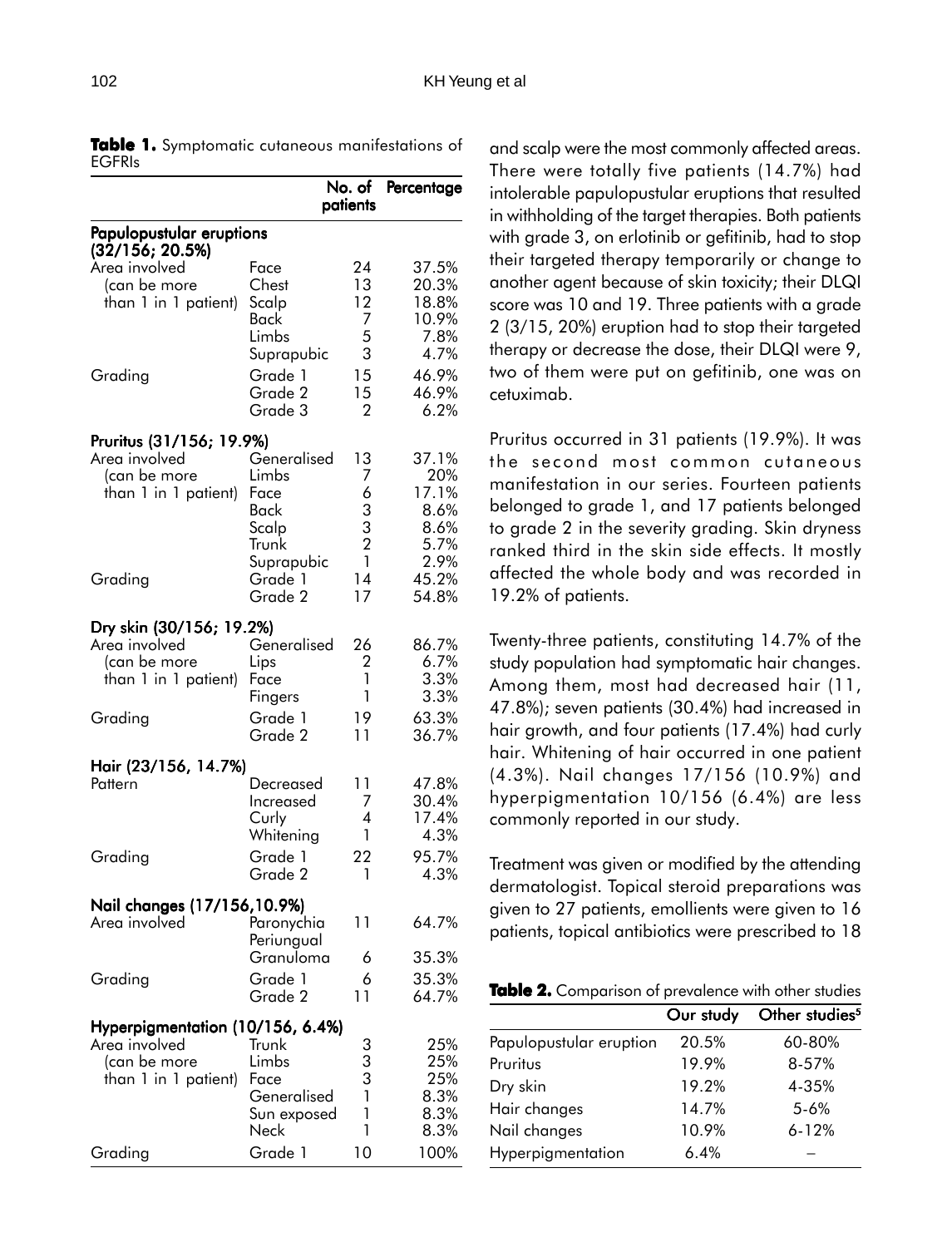patients, eight patients treated with systemic antibiotics, antihistamine was given to 3 patients, and nail topical applications were given to seven patients. Topical eye drops were given to two patients. Six patients with periungual granuloma required 10% topical silver nitrate application.

### **Discussion**

Cancer cells are difficult to kill as they have several abilities like self-sufficiency in growth signaling, evading apoptosis, and sustained angiogenesis. Conventional chemotherapy usually targets the accelerated tumour cell proliferation which is particularly toxic to cancer cells, but is also damaging to healthy cells especially in the bone marrow,2 hair and intestinal mucosal cells. These side effects may limit the use of effective doses of chemotherapy.

The new molecular targeted therapies are directed against molecular abnormalities that are implicated in the neoplastic transformation process. The Epidermal Growth Factor Receptor was first described by Nobel Prize winners Stanley Cohen and Rita Levi-Montalcini. These transmembrance receptors with tyrosine kinase enzymatic function are involved in cell proliferation and survival signals.<sup>1,5</sup> Upregulation of these receptors was noticed in a number of solid tumours like lung, colorectal, pancreatic and head & neck carcinomas.6 This would subsequently lead to uncontrolled cell growth, which predisposes cancer formation. EGFR is expressed in undifferentiated keratinocytes, sebaceous epithelium, eccrine epithelium in normal individuals.4 Inhibiting EGFR expression by the targeted therapy thus can lead to the various cutaneous manifestations. Despite the known cutaneous manifestations, only 8% of the health providers would consult dermatologists.<sup>6</sup>

Papulopustular eruption, as in other published articles, is also the commonest cutaneous

manifestation in our study. It mostly occurred in sebaceous area.<sup>2</sup> Other studies reported its occurrence mostly within two weeks of drug commencement.11 In the 32 patients who had developed papulopustular eruptions in our study, 22 patients (68.8%) developed the eruptions within two weeks, five patients (15.6%) developed eruptions between two and four weeks, and the remaining five patients (15.6%) developed their eruptions one month after drug commencement.

This study found a lower incidence of skin manifestations compared to other studies: papulopustular eruptions accounted for around 60-80% in other study while we had a much lower prevalence of 20.5%.<sup>5</sup> This may be accountable by the study design as we only recruited symptomatic patients referred by oncologists, therefore patients without or having only mild skin manifestations would not have been assessed in our study. In the survey done in the United States, most of the papulopustular rashes seen by the oncologists are mild in severity.<sup>6</sup>

The effect on patients' quality of life from the above cutaneous manifestations was measured by DLQI. DLQI was calculated by summing the score of 10 validated questions resulting from zero to 30. The higher the score, the more impairment in quality of life there would be. The mean DLQI in our study was 10.2, which translates to moderate effects on patients' life quality.10

Our study demonstrated a one year survival rate of 88.2% (30/34). The four patients who passed away within one year all suffered from stage 4 lung carcinoma. The mean age of the four patients (62.3 years) was slightly higher than the mean age of the whole study population. The male to female was 1:1. Among the stage 4 lung carcinoma patients in our study, the one-year survival rate was 80% (16/20). However, as the study case number is small, an improvement in survival for local symptomatic EGFRI patients should be further studied.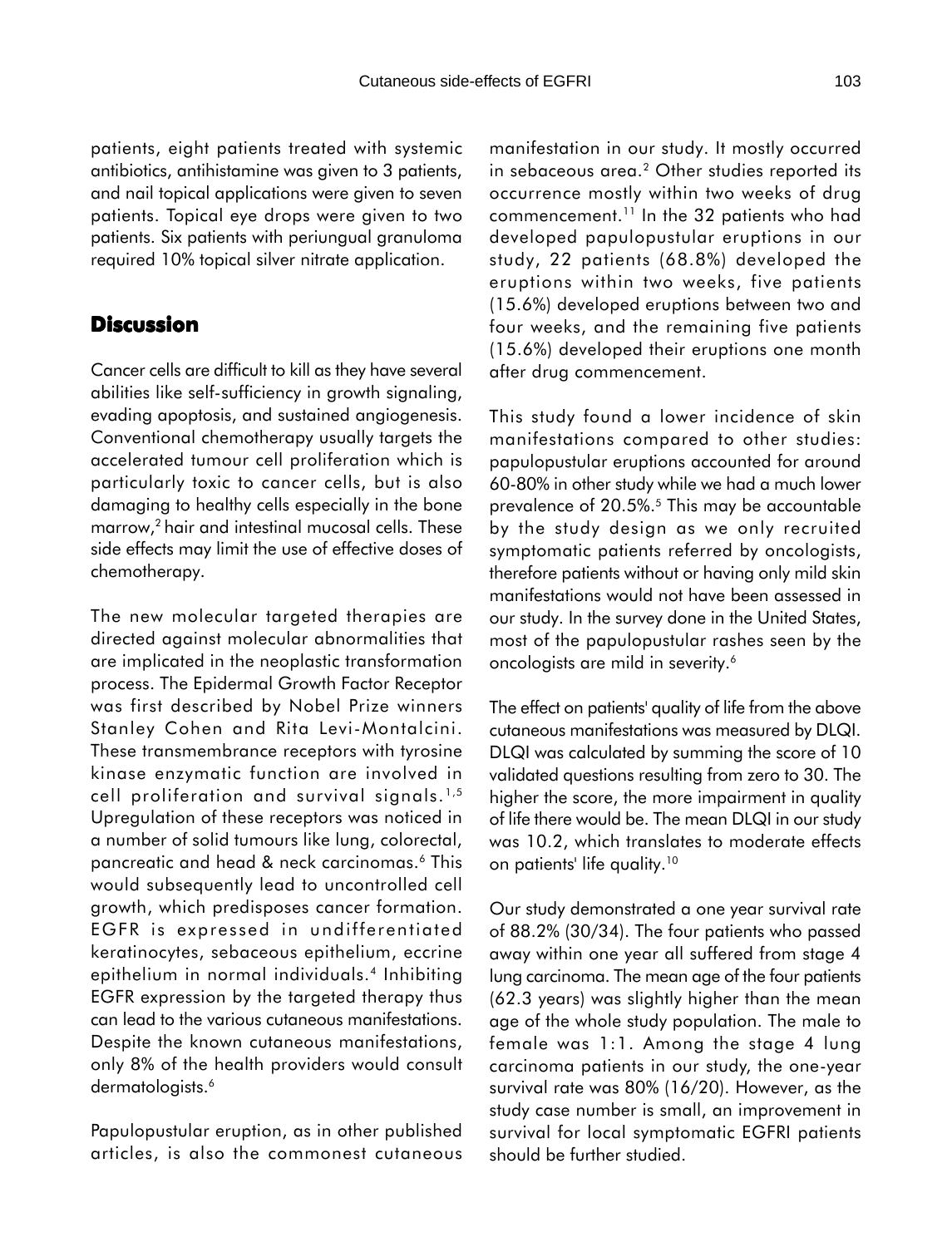## **Limitations**

Due to resource and manpower constraints, we could only screen those patients with symptomatic EGFRI induced cutaneous toxicity, explaining the relatively lower incidence of cutaneous side effects when compared with other studies which screen all patients put on EGFRI. However, this does not affect the clinical significance of our study as we should only treat those symptomatic cases. But it may be difficult to compare our findings with other studies.

In our study, we adopted the DLQI as our measure for the change of life quality in these patients. However, the DLQI is designed for those patients with general skin disorders, which may have different epidemiological characteristics from our patients (e.g. older age group, different expectation for limited life span). In the future studies, a newly designed validated scale should be developed for this kind of patient group.

Last but not least, we could not follow up the progress of each patient. Only those with severe cutaneous toxicities were referred to our dermatology center for further management. This limited our study to a cross sectional observation. It would have been more comprehensive if we can conduct a longitudinal follow up for every patient in our study.

Although the National Cancer Institute Common Terminology Criteria for Adverse Events v4.0 scoring system is the most widely used method of grading in EGFRI induced cutaneous toxicities, it puts more emphasis on the impact of daily activities rather than the physical observation of the cutaneous manifestations which our dermatologists usually used. It is designed as a surveillance tool. For example, certain grading criteria basing rash severity on body surface area are misleading because EGFRI-induced papulopustular rashes can be very severe but are generally confined to the face and upper trunk which covers less than 20% of the total body surface area. Without formal training in dermatology, it may be difficult for the oncologist to assess the severity of cutaneous toxicity accurately and objectively. This may lead to inconsistent assessment. Different evaluations between dermatologists and oncologists may lead to inconsistent assessment. Therefore, the liaison between oncologists and dermatologists both in studying and managing these kinds of cutaneous toxicities is very important.

### **Conclusion**

EGFRI are relatively new type of medications; its cutaneous toxicities are common side effects in EGFRI treated patients, and may give rise to significant patient distress thus potentially limiting its use. It was found that as much as one third of the attending oncologists discontinued or lowered the dose of EGFRI due to cutaneous toxicities, thus may interfere with this life-prolonging treatment.<sup>6</sup> Most of these cutaneous toxicities are manageable,12 and collaboration between the clinical oncologist and dermatologist should be encouraged to minimised the impact of these side effects to the patients' quality of life and enhance the compliance of these patients to the EGFRI.

#### **References**

- 1. Castillo L, Etienne-Grimaldi MC, Fischel JL, Formento P, Magné N, Milano G. Pharmacological background of EGFR targeting. Ann Oncol 2004;15:1007-12.
- 2. Balagula Y, Garbe C, Myskowski PL, Hauschild A, Rapoport BL, Boers-Doets CB, et al. Clinical presentation and management of dermatological toxicities of epidermal growth factor receptor inhibitors. Int J Dermatol 2011;50:129-46.
- 3. Lee MW, Seo CW, Kim SW, Yang HJ, Lee HW, Choi JH, et al. Cutaneous side effects in non-small cell lung cancer patients treated with Iressa (ZD1839), an inhibitor of epidermal growth factor. Acta Derm Venereol 2004; 84:23-6.
- 4. Li T, Perez-Soler R. Skin toxicities associated with epidermal growth factor receptor inhibitors. Targ Oncol 2009;4:107-19.
- 5. Lynch TJ Jr, Kim ES, Eaby B, Garey J, West DP, Lacouture